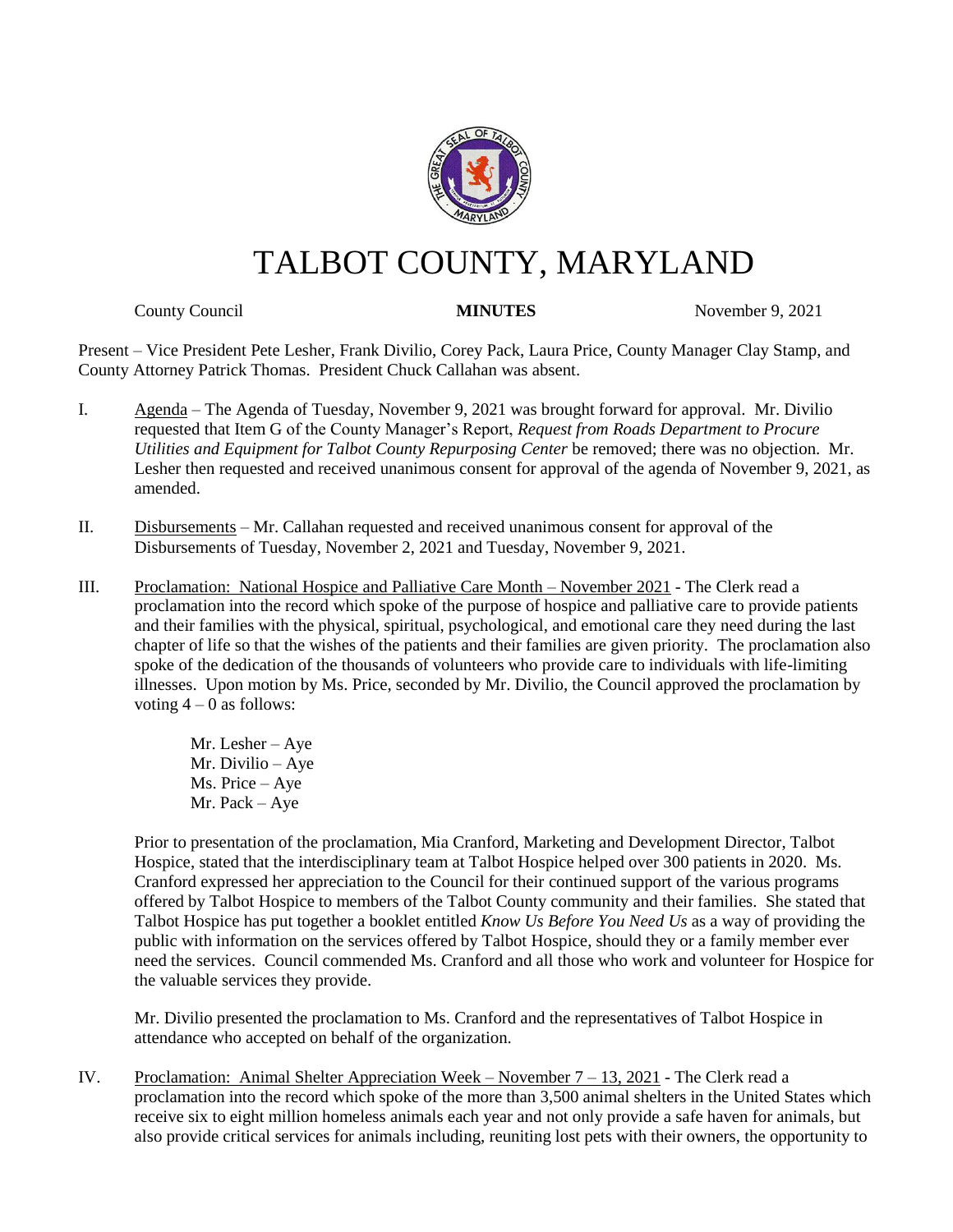adopt an animal, teach children respect of and care for animals, offer spaying and neutering services and investigate cruelty and neglect complaints. Upon motion by Mr. Pack, second by Mr. Divilio, the Council approved the proclamation by voting  $4 - 0$  as follows:

Mr. Lesher – Aye Mr. Divilio – Aye Ms. Price – Aye Mr. Pack – Aye

V. Update by Talbot Humane – Patty Crankshaw-Quimby, Executive Director, Talbot Humane – Ms. Crankshaw-Quimby expressed her appreciation to the Council for acknowledging National Animal Shelter Appreciation Week, to the members of her staff who are on duty 365 days a year, and to the volunteers who assist at Talbot Humane. She stated that intake of animals has increased 20% from the timeframe last year but is in line with the pre-COVID intake. She provided statistical information on the number of animals reunited with their owners, adopted into homes or foster care, and Animal Control's response to complaints. She stated that Talbot Humane has seen an increase in complaints of cruelty and neglect which she attributed to the various stressors related to the pandemic. She encouraged citizens who are in need of pet food and supplies and whose animals are having behavioral issues to contact Talbot Humane. She stated that Talbot Humane continues to see the number of bite cases increase and encouraged individuals to use proper restraint with their animals, learn to read their behavior and to be careful with pets around children. Ms. Crankshaw-Quimby briefed the Council on the continued success of the spay/neuter program, the importance of the microchipping program, and the internship program for high school seniors. She outlined various on-going or upcoming fundraising efforts, including the opening of a holiday boutique adjacent to Talbot Humane. She stated that events are being planned for August 3, 2022 which will mark the  $90<sup>th</sup>$  year of the organization's service to the community. Council discussion ensued with Ms. Crankshaw-Quimby as various matters were brought forward. Talbot Humane will continue to update the Council on a regular or as-needed basis.

Mr. Divilio presented the proclamation to Ms. Crankshaw-Quimby who accepted on behalf of her organization.

VI. Presentation of 2021-2021 Annual Report for Talbot County Public Schools – Kelly Griffith, Ed.D., Superintendent, Talbot County Public Schools; Susan Delean-Botkin, President, Talbot County Board of Education – Prior to the presentation, Council congratulated Dr. Griffith on recently being named as Superintendent of the Year for the State of Maryland. Dr. Griffith stated that Talbot County Public Schools (TCPS) was one of the counties in the state which had the most in-person days for students during the 2020-2021 school year which she attributed to everyone working as a team to ensure the safety of the students first and working at a pace that allowed for transition when needed as a result of the COVID-19 pandemic. She expressed her appreciation to Geneva Schaffle, Talbot County Emergency Management Coordinator for coordinating the Wednesday COVID calls so that the school system could keep abreast of the community COVID-19 transmission rate. Dr. Griffith and Ms. Delean-Botkin provided various statistical information on the number of students enrolled in TCPS during 2020-2021, the demographics of the student population and the number of teachers and support staff, students taking Advanced Placement courses, college scholarship offers, and a listing of colleges to which TCPS students had been accepted. Dr. Griffith provided an update on the Strategic Plan and outlined the 2025 goals and objectives. Ms. Delean-Botkin outlined various accomplishments of Talbot County Public Schools during the 2020-2021 year; Dr. Griffith stated that TCPS attained one of its highest graduation rates and lowest dropout rates they have ever had. Council discussion ensued with Dr. Griffith and Ms. Delean-Botkin as various information was brought forward.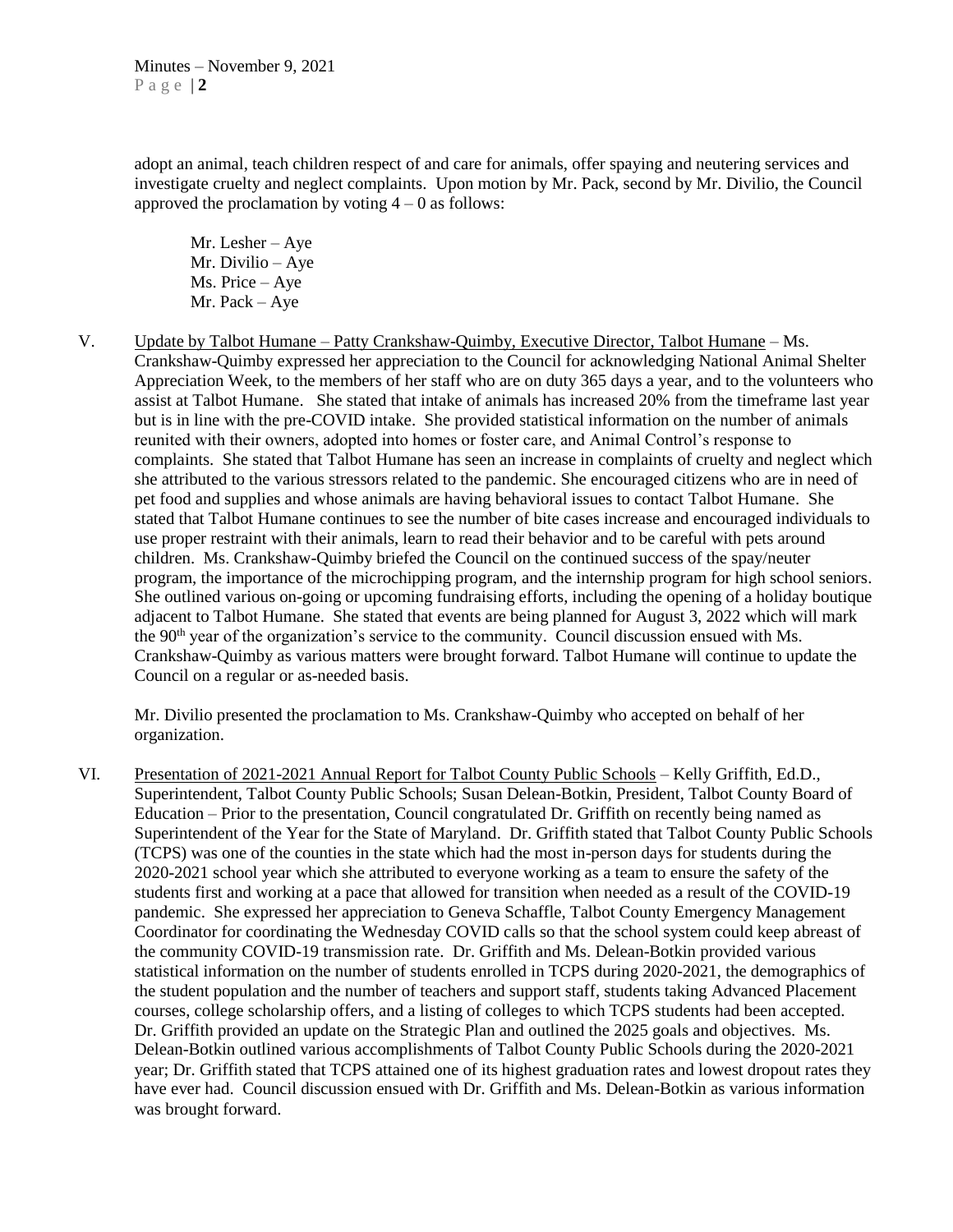VII. Presentation of Findings of Board of Education Redistricting Commission – Zach Smith, Chairperson, Board of Education Redistricting Commission; Mark Cohoon, Talbot County GIS Manager – Mr. Smith presented the findings on behalf of the nine member Talbot County Board of Education Redistricting Commission to prepare a redistricting plan for the seven (7) Board of Education election districts based on the 2020 census data. In accordance with the Education Article § 3-12A-01, Md. Code Ann., the boundaries for the seven (7) Talbot County Board of Education election districts are required to be established promptly following each decennial census. The statute provides that the Redistricting Commission is to prepare a redistricting plan for the seven (7) Board of Education election districts. The districts are required to be reasonably compact, contiguous and substantially equal in population, and, in accordance with legal principles established by law, ensure that one (1) or more of the election districts encompasses residents in which a majority of the voting age population consists of racial minorities. Mr. Smith stated that the Board of Education Redistricting Commission had met several times to review the existing Board of Education district boundaries and utilized the 2020 Census data to determine if any changes were needed to the current district boundaries. He stated that it was the opinion of the Commission that the current boundaries met all requirements as outlined by law, even in light of changes in the Census data but did decide to review District No. 1 to determine if there were any changes that might increase the minority population in that district which would satisfy the majority minority district requirement. He stated that several possibilities were drafted and provided by Mr. Cohoon and reviewed by the Commission; several minor adjustments were made to the boundaries of the district so that they were in line with the Census tract boundaries. Mr. Smith stated that it was the goal of the Commission that no current Board of Education member be displaced from their district. Mr. Cohoon briefed the Council on the work he completed for the Commission and outlined the factors required for determining redistricting. Council discussion ensued with Mr. Smith and Mr. Cohoon. Mr. Smith concluded the presentation by stating that it was the Commission's recommendation that the Council adopt the redistricting maps as presented. Upon motion by Ms. Price, seconded by Mr. Divilio, the Council directed the Office of Law to draft legislation for introduction at an upcoming meeting by voting  $4 - 0$  as follows:

> Mr. Lesher – Aye Mr. Divilio – Aye Ms. Price – Aye Mr. Pack – Aye

### VIII. Introduction of Legislation:

A RESOLUTION TO AMEND RESOLUTION NO. 281, A RESOLUTION TO AMEND THE TALBOT COUNTY COMPREHENSIVE WATER AND SEWER PLAN (THE "PLAN") TO RECLASSIFY AND REMAP PORTIONS OF CERTAIN REAL PROPERTY LOCATED IN THE TOWN OF TRAPPE, MARYLAND, ASSOCIATED WITH THE LAKESIDE PLANNED UNIT DEVELOPMENT (THE "LAKESIDE PROJECT") (FORMERLY KNOWN AS "TRAPPE EAST"), FURTHER DESCRIBED AS TAX MAP 54, PARCEL 304; TAX MAP 55, PARCELS 14, 15, 17, 19, 44, 65, 83, AND 85; AND, TAX MAP 59, PARCEL 4, THE TOTAL AREA CONSISTING OF EIGHT HUNDRED SIXTY-FIVE ACRES, MORE OR LESS (THE "PROPERTY"), FROM "S-2" AND "W-2" (AREAS WHERE IMPROVEMENTS OR EXTENSIONS TO EXISTING, OR CONSTRUCTION OF NEW COMMUNITY, MULTI-USE, OR SHARED SANITARY FACILITIES ARE PROGRAMMED FOR PROGRESS WITHIN THREE TO FIVE YEARS) TO "S-1" AND "W-1" (AREAS SERVED OR TO BE SERVED BY COMMUNITY, MULTI-USE, OR SHARED SANITARY FACILITIES WHICH ARE EXISTING, UNDER CONSTRUCTION, OR HAVE IMMEDIATE PRIORITY STATUS); TO AMEND THE PLAN TO ADD CERTAIN WATER AND SEWER CAPITAL PROJECTS RELATED TO THE LAKESIDE PROJECT AND EXISTING SYSTEMS FOR THE FISCAL YEARS 2020 THROUGH 2030; AND, TO AMEND THE PLAN TO UPDATE THE NARRATIVE DESCRIPTION IN THE PLAN RELATIVE TO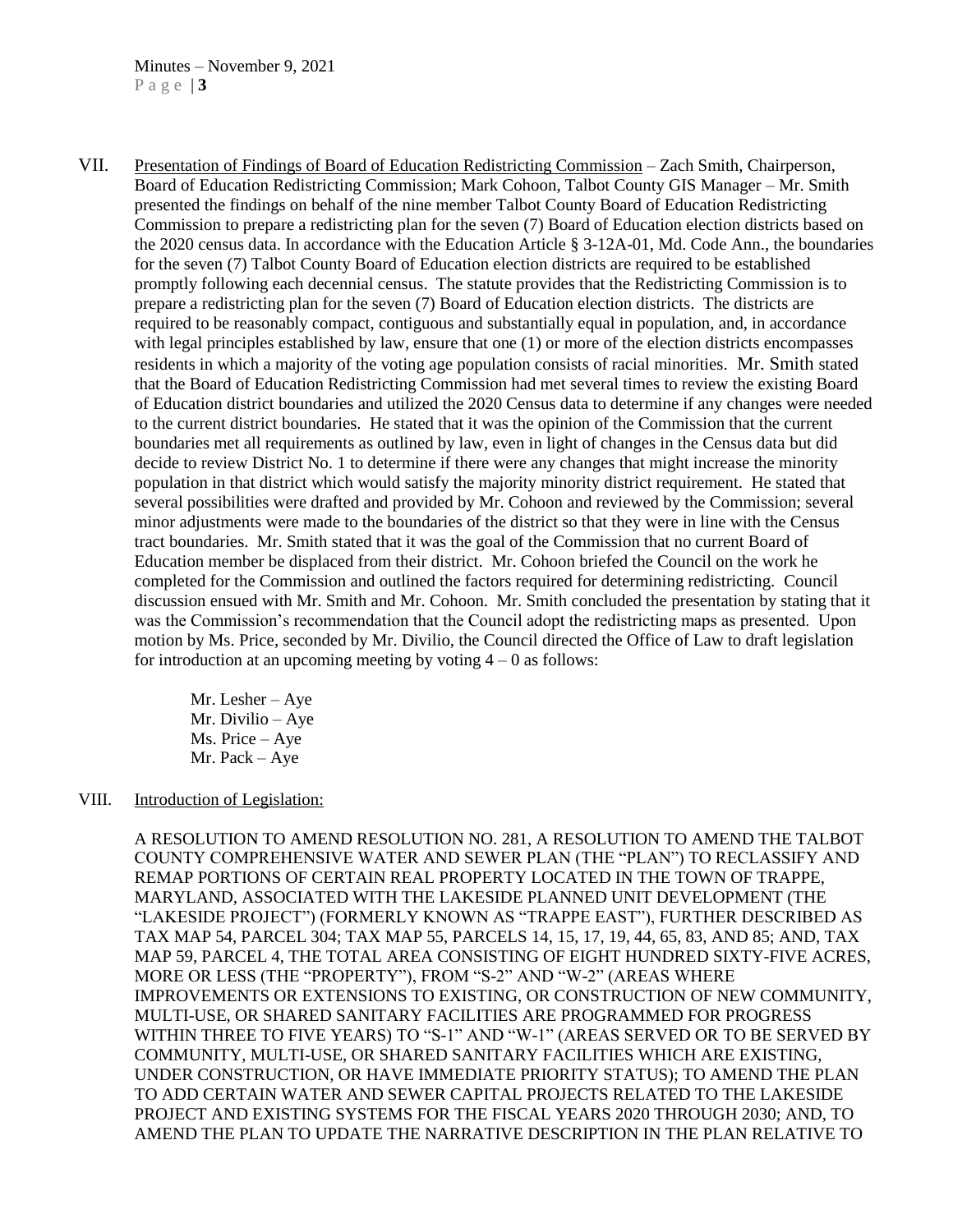THE LAKESIDE PROJECT AND EXISTING SYSTEMS, *as amended*, IN CERTAIN RESPECTS REGARDING THE CONNECTION OF PHASE 1, SECTION 1 OF THE LAKESIDE PROJECT TO THE EXISTING TRAPPE WASTEWATER SYSTEM was read into the record by the Clerk and brought forward for introduction. At Ms. Price's request, the Clerk also read the "WHEREAS" clauses into the record and the paragraph of the proposed legislation which outlined changes. Ms. Price stated that she had initially requested that the legislation be prepared as an amendment to the County's Comprehensive Water and Sewer Plan, which, in her opinion is the appropriate means of proposing a change to Resolution No. 281, as amended (adopted by the Council on August 11, 2020), but which she was advised can only be done four times a year (December, March, June, and September) as established in the County's Comprehensive Water and Sewer Plan. She stated that following the public hearing hosted by the Maryland Department of the Environment (MDE), and her subsequent conversation with two MDE officials, she wanted to get the language out to the public; she stated that she will not be introducing the legislation today, but will be requesting that the legislation be redrafted as a Comprehensive Water and Sewer Plan amendment and scheduled for introduction on December 14, 2021. Ms. Price then outlined the purpose of the amendment which is consistent with the original Resolution No. 281 – that connection to the Trappe wastewater treatment plant is solely for the purpose of starting up wastewater treatment for the Lakeside project. She stated that the amendment is consistent with the representations of the developer who has publicly stated that construction of the Lakeside wastewater treatment plant will begin immediately upon issuance of a permit by MDE and that construction will take 12 to 18 months as outlined in the Developer's Rights and Responsibilities Agreement (DRRA) with the Town of Trappe. She stated that, in her opinion, the amendment is a fair compromise to both the developer and the Town of Trappe and outlined her reasons for same. Council discussion ensued. No Council member sponsored the legislation for introduction. The legislation is scheduled for introduction on Tuesday, December 14, 2021 as an amendment to the County's Comprehensive Water and Sewer Plan.

A RESOLUTION AUTHORIZING THE TRANSFER OF ANY INTEREST TALBOT COUNTY, MARYLAND HOLDS IN FLOOD AVENUE TO THE TOWN OF EASTON AND THE EXECUTION OF A QUITCLAIM DEED TO EFFECTUATE THE SAME was read into the record by the Clerk and brought forward for introduction. Prior to introduction, Patrick Thomas, County Attorney, stated that the Council had received a request from the Town of Easton requesting Council's consideration that the County convey its interest in Flood Avenue to the Town; the Town, in turn, would assume sole expense for maintenance of the road. Mr. Thomas outlined the process under State law by which the County can dispose of property no longer needed for a public purpose. Council discussion ensued with Mr. Thomas. The legislation was introduced by Mr. Divilio, Mr. Lesher, Mr. Pack, and Ms. Price as Resolution No. 310. A public hearing was scheduled for Tuesday, December 14, 2021 at 6:30 p.m. in the Bradley Meeting Room, South Wing, Talbot County Courthouse, 11 North Washington Street, Easton, Maryland 21601.

A RESOLUTION TO AMEND THE TALBOT COUNTY COUNCIL RULES OF PROCEDURE TO CLARIFY CERTAIN PROCEDURES REGARDING THE ADOPTION OF NUMBERED AND ADMINISTRATIVE RESOLUTIONS, THE FILING OF PETITIONS, THE DRAFTING OF LEGISLATION, AND THE CONDUCT OF PUBLIC HEARINGS AND TO CORRECT OUTDATED AND INCONSISTENT LANGUAGE was read into the record by the Clerk and brought forward for introduction. Prior to introduction, Patrick Thomas, County Attorney, stated that several of the proposed amendments to the Rules of Procedure have been pending for some time; other changes outlined in the proposed legislation are intended to bring clarity and structure to the filing of petitions and to clean up outdated and inconsistent language in the Rules of Procedure. Council discussion ensued. The legislation was introduced by Mr. Divilio, Mr. Lesher, Mr. Pack, and Ms. Price as Resolution No. 311. A public hearing was scheduled for Tuesday, December 14, 2021 at 6:30 p.m. in the Bradley Meeting Room, South Wing, Talbot County Courthouse, 11 North Washington Street, Easton, Maryland 21601.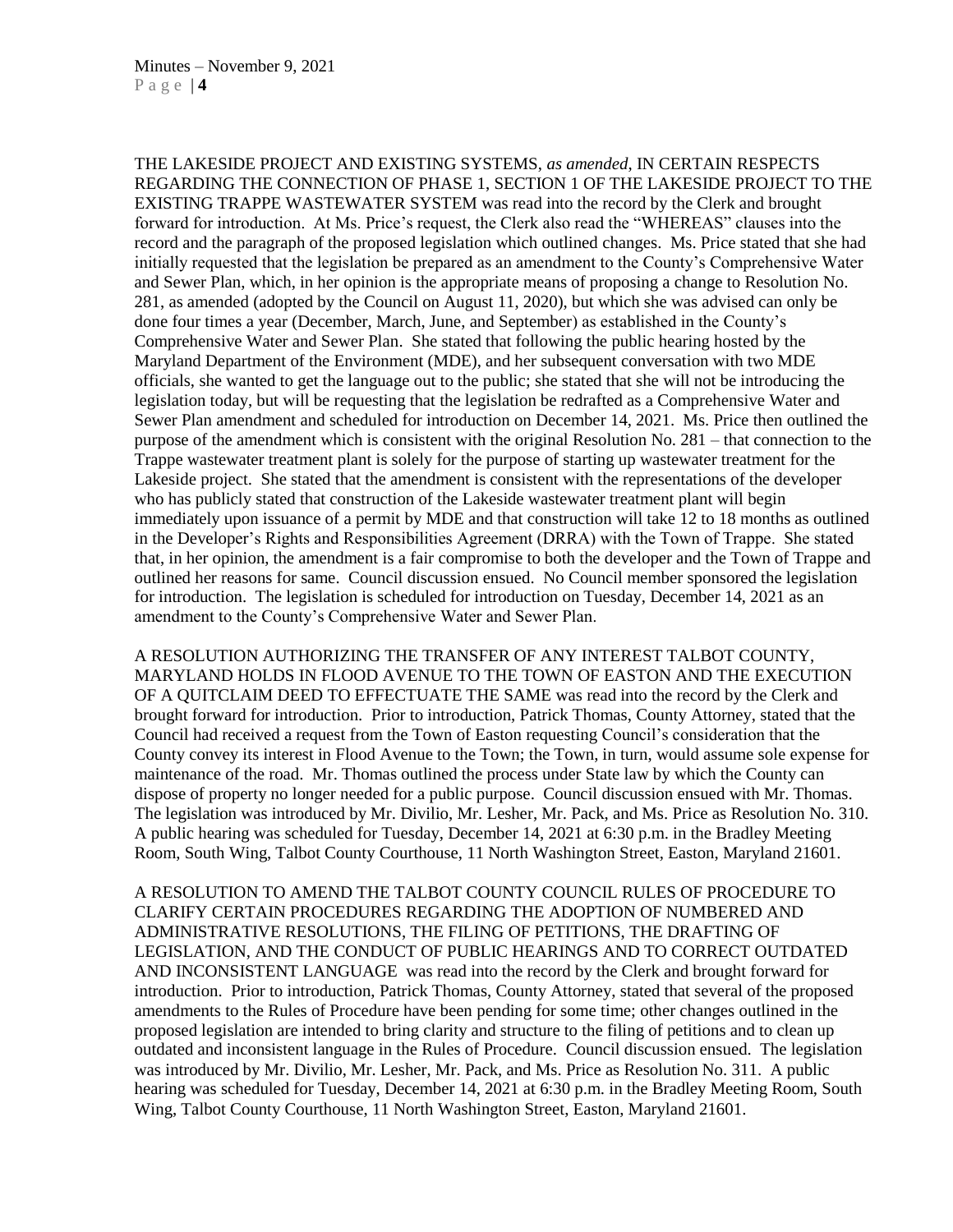### IX. Public Hearings:

Resolution No. 309, A RESOLUTION TO AMEND THE TALBOT COUNTY COMPREHENSIVE WATER AND SEWER PLAN TO RECLASSIFY AND REMAP CERTAIN REAL PROPERTY LOCATED AT 24108 MT. PLEASANT ROAD, ST. MICHAELS, MARYLAND 21663 AND SHOWN ON TAX MAP 32 AS PARCEL 85 FROM UNPROGRAMMED TO "S-1" IMMEDIATE PRIORITY STATUS, was read into the record by the Clerk and brought forward for public hearing. Prior to the public hearing, Ray Clarke, County Engineer, stated that an application had been received from the owner of the 1.25 acre property outlined in Resolution No. 309 to be incorporated into the Region II wastewater system as part of the proposed sewer extension to the parcels outlined in Resolution No. 250 (Bozman/Neavitt). Mr. Clarke stated that the subject property originally had an outhouse and a shallow well. He stated that the Public Works Advisory Board, at its meeting on Wednesday, October 6, 2021 approved a motion by a vote of 4 – 0 recommending that the Council adopt Resolution No. 309; the Planning Commission, at its meeting on Wednesday, November 3, 2021, approved a motion by a vote of 4 – 0 that Resolution No. 309 was consistent with the 2016 Comprehensive Plan. Council discussion ensued with Mr. Clarke and members of the public were afforded an opportunity to comment on the legislation; Council discussion again ensued with Mr. Clarke. The Council approved Resolution No. 309 by voting 4 – 0 as follows:

Mr. Lesher – Aye Mr. Divilio – Aye Ms. Price – Aye Mr. Pack – Aye

Resolution No. 309 is effective immediately.

Bill No. 1494, A BILL TO AUTHORIZE A CAPITAL PROJECT FOR THE ACQUISITION OF CERTAIN EQUIPMENT AND AN OFFICE TRAILER FOR THE REPURPOSING CENTER LOCATED AT 28128 ST. MICHAELS ROAD, EASTON, MARYLAND, was read into the record by the Clerk and brought forward for public hearing. Prior to the public hearing, Patrick Thomas, County Attorney, stated that the purpose of the legislation is to authorize a capital project for the acquisition of equipment to recycle materials, safety equipment and an office trailer for the Repurposing Center; if approved, the actual request for expenditures would come at a later date. The Council approved Bill No. 1494 by voting  $4 - 0$  as follows:

Mr. Lesher – Aye Mr. Divilio – Aye Ms. Price – Aye Mr. Pack – Aye

Bill No. 1494 becomes effective as outlined in the legislation.

X. Discussion of Preserve at Wye Mills and Request to Submit Letter of Intent to Assume Ownership of The Preserve at Wye Mills Wastewater Treatment Plant – Ray Clarke, County Engineer, stated that the Department of Public Works has been working with Phil Jackson, President, The Preserve at Wye Mills Homeowner's Association, on addressing compliance issues at The Preserve at Wye Mills wastewater treatment plant. He stated that Mr. Jackson has been meeting on a regular basis with the Department of Public Works, the Maryland Department of the Environment (MDE), Talbot County Office of Environment Health and Rauch, Inc., the design firm. Mr. Clarke stated that it had been suggested at the last meeting that the County assume ownership of the facility in order to allow the County to be eligible for grant funding for upgrades and improvements needed at the wastewater treatment facility to bring the facility into compliance with their discharge permit issued by MDE. He stated that should The Preserve at Wye Mills Homeowner's Association retain ownership of the facility, only loans will be available to them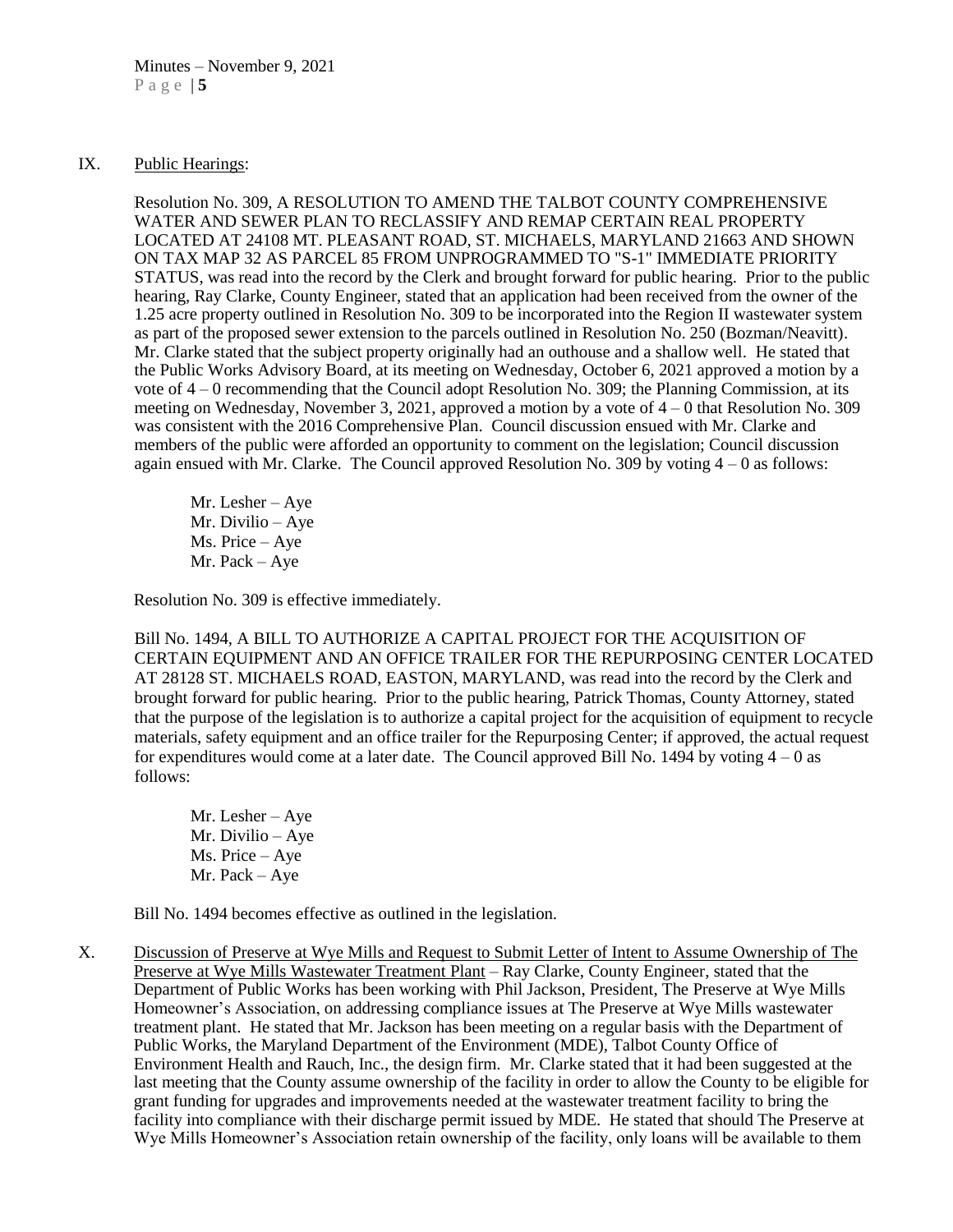from MDE. Mr. Clarke stated that he and Terry Martin, Senior Engineer, Talbot County Department of Public Works, have reviewed the Preliminary Engineering Report (PER) prepared by Rauch, Inc. and that the PER recommends a Membrane Bioreactor (MBR) system to replace the current system. Mr. Clarke requested Council's consideration to forward a Letter of Intent to MDE stating that the County plans to assume ownership of the wastewater treatment plant at The Preserve at Wye Mills; the Letter of Intent will put the County in the queue for grant funding available from MDE on July 1, 2023. Council discussion ensued with Mr. Clarke and Mr. Jackson. Upon motion by Mr. Divilio, seconded by Ms. Price, the Council approved forwarding a Letter of Intent to MDE as outlined by voting  $4 - 0$  as follows:

Mr. Lesher – Aye Mr. Divilio – Aye Ms. Price – Aye Mr. Pack – Aye

## XI. County Manager's Report:

A. Talbot County Weed Control Committee – Requested Council approval for the appointment of Donald "Don" Webster to a three-year term on the Talbot County Weed Control Committee; said term will expire on July 1, 2024. Upon motion by Mr. Pack, seconded by Mr. Divilio, the Council approved the appointment by voting  $4 - 0$  as follows:

> Mr. Lesher – Aye Mr. Divilio – Aye Ms. Price – Aye Mr. Pack – Aye

B. Request from Department of Parks and Recreation – Requested Council approval to use Contingency Funds, which the Finance Director has certified are available, to purchase a truck in the sum of \$28,719.00 from Hertrich Fleet Services utilizing the State contract. Mr. Stamp stated that funding for the purchase was budgeted in FY21 in anticipation of taking delivery by June 30, 2021; however, due to the lack of availability, it was unable to be delivered by that date. Upon motion by Mr. Pack, seconded by Mr. Divilio, the Council approved use of Contingency Funds for the purchase by voting  $4 - 0$  as follows:

> Mr. Lesher – Aye Mr. Divilio – Aye Ms. Price – Aye Mr. Pack – Aye

C. Request from Department of Public Works - Requested Council approval to enter into a pool management contract renewal with Coastline Pool Services for operation and maintenance of the George Murphy Pool and the Bay Hundred Community Pool for the 2022 season in the approximate sum of \$214,000; one-half the contract will be paid out of FY22 funding, the remaining three months will be paid out of FY23 funding. Upon motion by Mr. Pack, seconded by Ms. Price, the Council approved renewal of the contract by voting  $4 - 0$  as follows: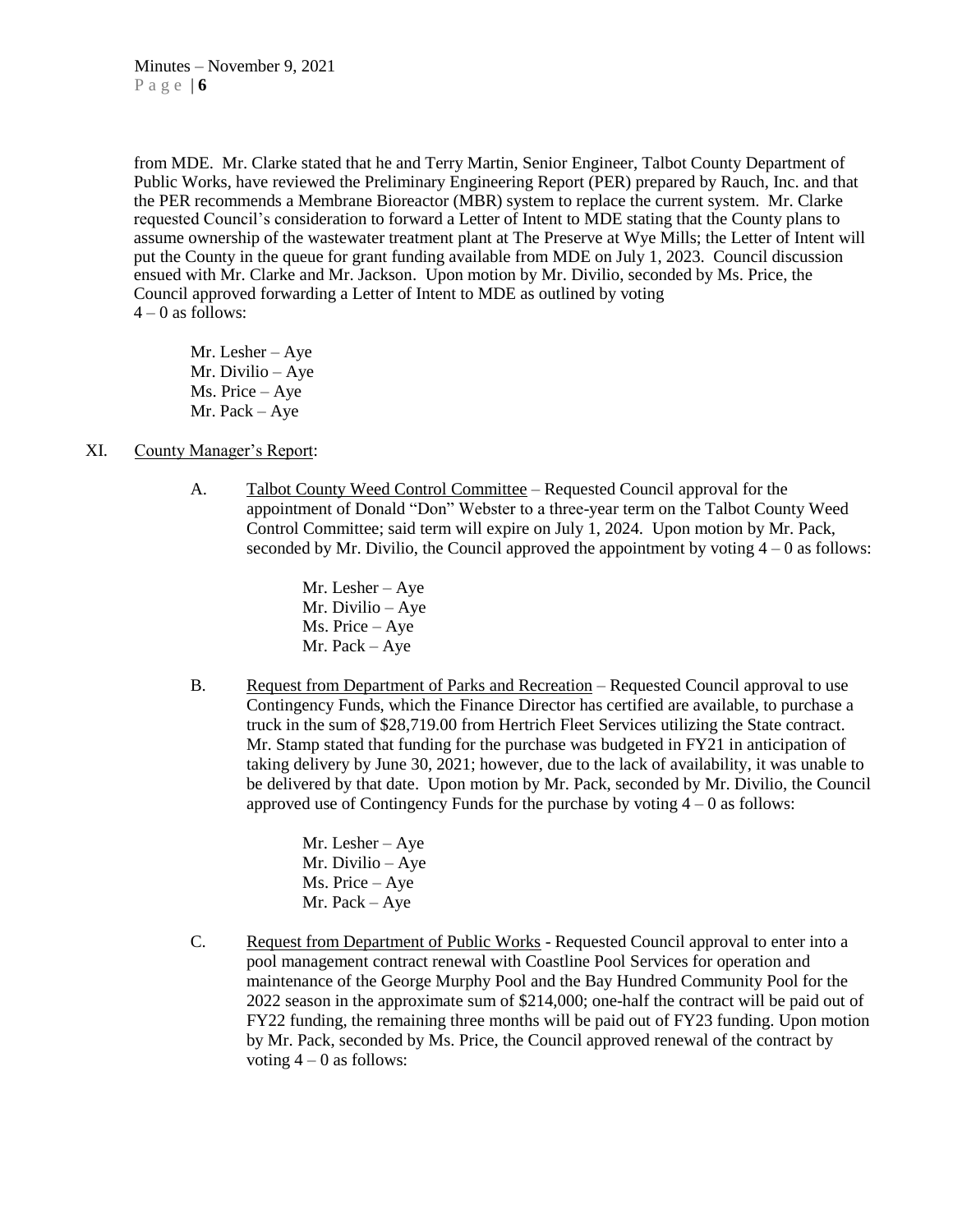Mr. Lesher – Aye Mr. Divilio – Aye Ms. Price – Aye Mr. Pack – Aye

D. Requests from Town of St. Michaels Climate Change/Sea Level Rise Commission– Requested Council approval of the Town's request for a letter in support of their grant application to the Maryland Department of Natural Resources (DNR) for a pilot design project for mitigation of sea level rise and stormwater flooding and its economic impact on St. Michaels Harbor; requested Council approval of the Town's request for a letter in support of the Town's grant application to DNR for a stormwater infrastructure study of the Town's west side harbor and San Domingo Creek waterfront. Roy Myers, Chairman, St. Michaels Climate/Sea Level Rise Commission briefed the Council on the proposed projects and Geneva Schaffle, Talbot County Emergency Management Coordinator, outlined how the projects would be in concurrence with the County's Hazard Mitigation Plan; no County funding is required. Upon motion by Mr. Divilio, seconded by Ms. Price, the Council approved forwarding the letters of support by voting  $4 - 0$  as follows:

> Mr. Lesher – Aye Mr. Divilio – Aye Ms. Price – Aye Mr. Pack – Aye

E. Request to Enter Into Compensation Study Analysis Contract – Requested Council approval to award the contract for a compensation study analysis to Alera Group, in the sum of \$71,825; Alera is the parent company of Avon Dixon, the County's benefits broker; said funding is within the amount budgeted in FY22. David Edwards, Director, Human Resources, briefed the Council on the purpose for the analysis which was last completed in 2002. Upon motion by Ms. Price, seconded by Mr. Divilio, the Council approved the request by voting  $4 - 0$  as follows:

> Mr. Lesher – Aye Mr. Divilio – Aye Ms. Price – Aye Mr. Pack – Aye

- F. Continuation of Dan Watson's Presentation on Resolution No. 308 Mr. Stamp stated that there will be a follow-up of Mr. Watson's presentation of Tuesday, October 12, 2021 on Resolution No. 308 on Monday, December 13, 2021 from 5:00 p.m. to 7:00 p.m. in the Bradley Meeting Room, South Wing, Talbot County Courthouse, 11 N. Washington Street, Easton.
- G. Letter from Maryland State Highway Administration Mr. Stamp stated the State had recently responded to the County's request for consideration of a reduction of the speed limit on MD Rt. 329 (Royal Oak Road) due to the number of accidents on the road as well as the deep ditches on both sides of the road. He stated that the request had been reviewed by the State Highway Administration and it was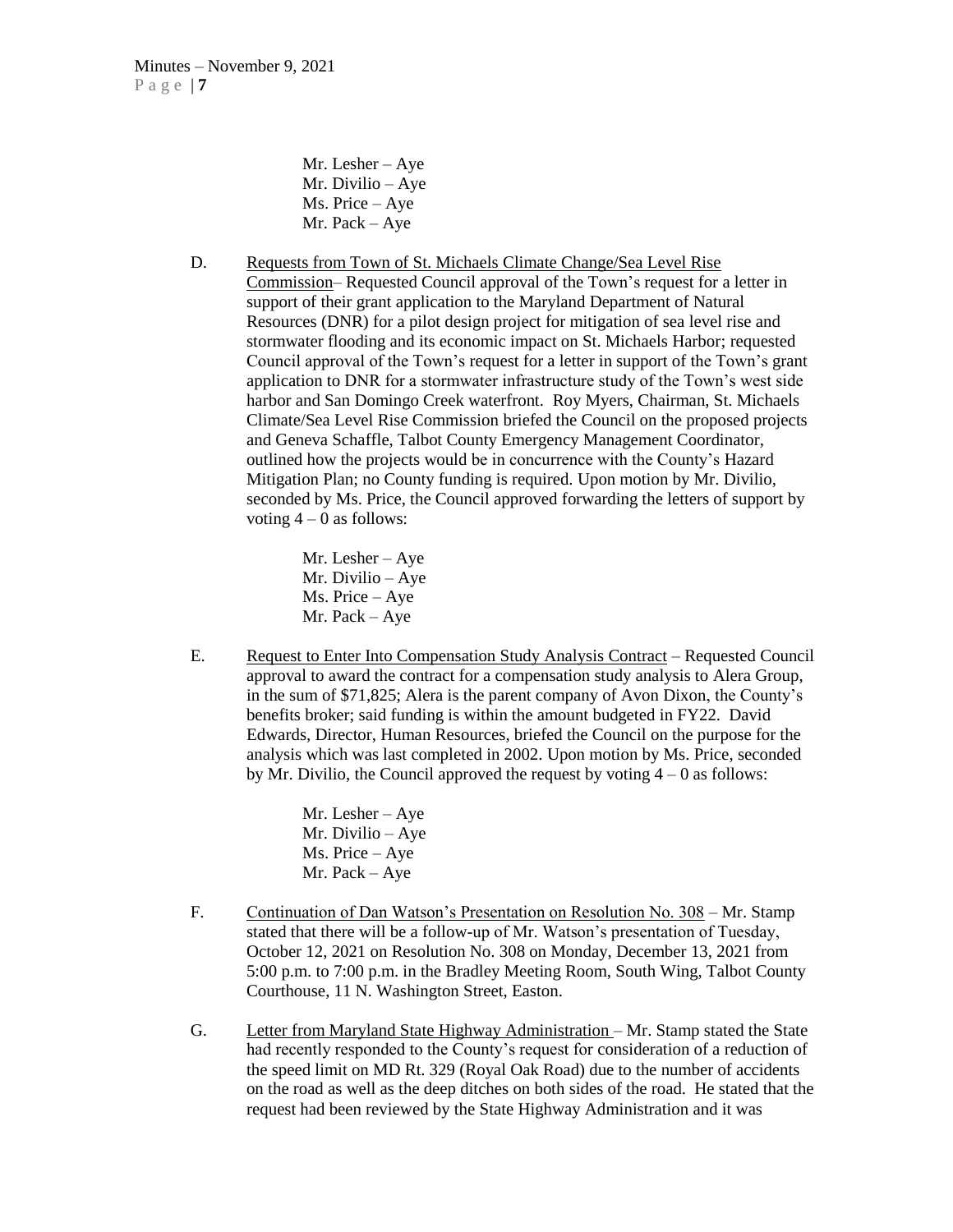determined that no reduction in speed is warranted at this time; however, the State will work to work to wedge the roadway and the ditches.

- H. Issuance of Bid No. 21-12 Mr. Stamp stated that, at the direction of the Council, Bid No. 21-12, REQUEST FOR PROPOSAL FOR REMOVAL OF COUNTY OWNED CONFEDERATE MONUMENT FROM TALBOT COUNTY COURTHOUSE GREEN – 11 NORTH WASHINGTON STREET, EASTON, TALBOT COUNTY, MARYLAND has been issued; sealed proposals are due by Friday, November 19, 2021 at 10:00 a.m. in the County Manager's Office; all bid documents are on the County's website.
- I. County Offices Closed Mr. Stamp stated that County offices will be closed on Thursday, November 11, 2021 in honor of Veterans' Day.
- XII. Public Comments: There were no comments.
- XIII. Council Comments:
	- Mr. Pack Mr. Pack expressed his condolences to the family of Nancy Clem who recently passed away. He stated that Mrs. Clem was the second woman to serve on the Council, following Sylvia Gannon. Mr. Pack stated that he had had the pleasure of meeting Mrs. Clem when he first became a Council member and knew Mrs. Gannon very well. Mr. Pack thanked all veterans in the community for their service, as well as any members of County staff who may have served in the Armed Forces.
	- Ms. Price Ms. Price stated that she and several other members of the County had attended the Mayor's Prayer Breakfast on October 29, 2021 and she thanked Mayor Willey for putting together, in her opinion, a nice event. She stated that it was nice to see everyone again after the event not having been held last year. She stated that the Council had met with State transportation representatives at the Annual Consolidated Transportation Meeting last week and that, in her opinion, the Council had a good discussion with the representatives. Ms. Price concluded her comments by stating that she was looking forward to the  $50<sup>th</sup>$ Waterfowl Festival this coming weekend.
	- Mr. Divilio Mr. Divilio reminded everyone that when they see promotions for various fundraising events throughout the county sponsored by Hog Neck Golf Course, Talbot Country Club, the vendors at the Waterfowl Festival, etc. that a good portion of the proceeds raised go toward scholarships which are presented at Awards Night at the local high schools. He cited examples of the Lions Club selling food at the Waterfowl Festival, and the Elks Lodge sportsman's banquet, etc. which raise funds which go back into the community. He encouraged those who could to support the events as much as possible as they have a direct impact on our community. Mr. Divilio concluded his comments by wishing his mom a happy birthday.
	- Mr. Lesher Mr. Lesher reiterated Mr. Stamp's statement that an RFP (Request for Proposals) had been issued which would move the Talbot Boys Confederate monument and restore the Courthouse grounds. He stated that stated staff had met with representatives of the Mid Shore Community Foundation regarding funds collected to pay for the move as well as how and when those funds would be transferred to the County to cover the costs of the move. He stated that no public monies will be required or authorized, as was set out in the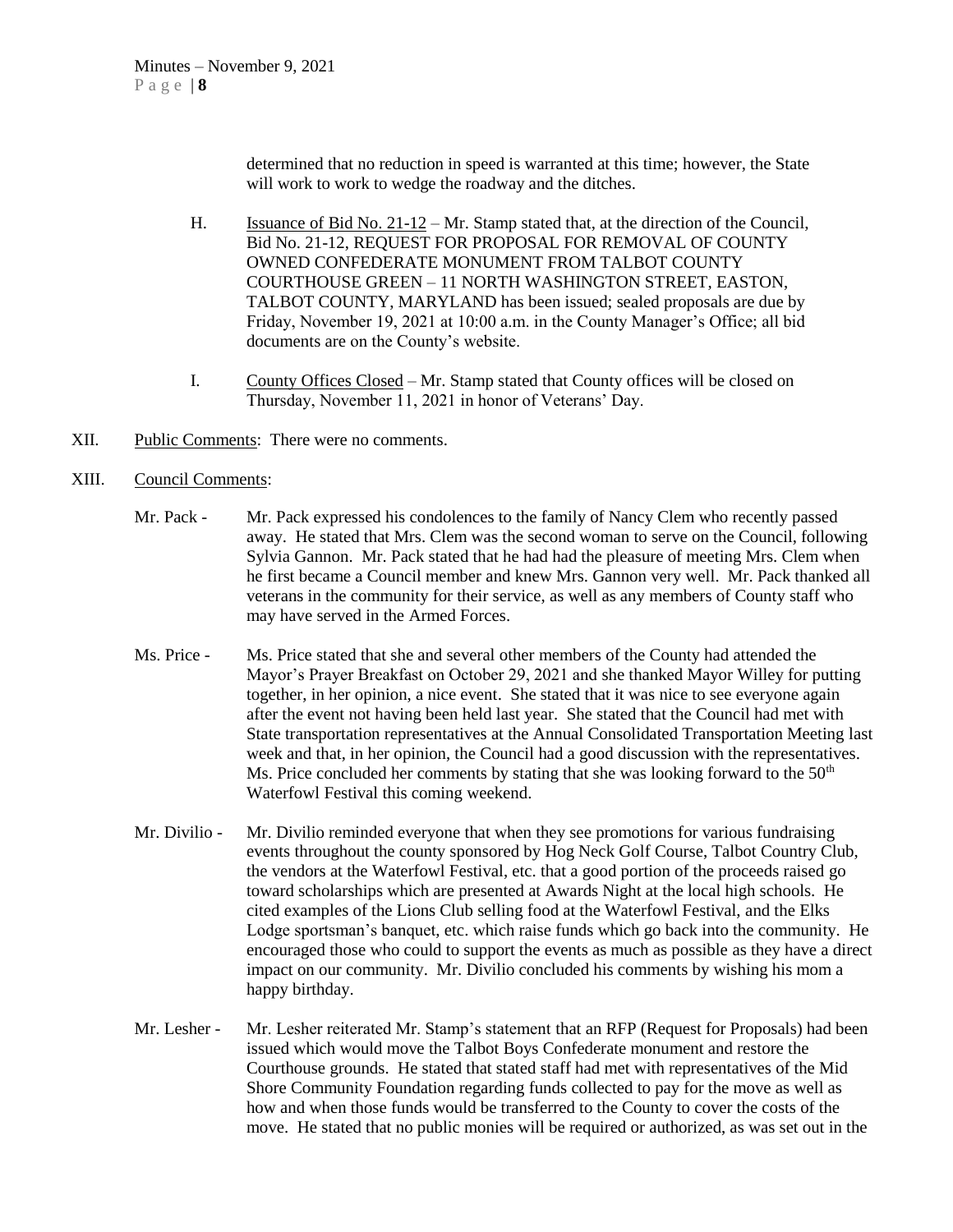resolution to move the monument. Mr. Lesher stated that the bids are due in two weeks, just prior to the next Council meeting so the Council can act to award the bid. He stated that staff has reached out to representatives of the Save the Monument group advising them of the timeframe if an alternative location is to be proposed, that the County has issued a press release with regard to the RFP, and that the information has been posted on the County's website. Mr. Lesher stated that he and staff have been busy planning the County's method for allocation of American Rescue Plan Act (ARPA) funds and are in the process of designing a survey to collect public input on priorities for the funding; due to its flexibility, the funding can be applied to infrastructure, businesses and non-profits impacted by the pandemic, etc. He stated that input from the public is anticipated to be collected in December so that initial allocations can be made early in the new year. Mr. Lesher commented on the recent passing of Mrs. Nancy Clem, who had served on both the County Council and the Easton Town Council, stating that she had encouraged him to enter public service. Mr. Lesher concluded his comments by stating that he would not be in attendance at the November 23, 2021 Council meeting but would be voting on matters on the agenda via sealed ballot.

XIV. Upon motion by Ms. Price, seconded by Mr. Divilio, the Council voted to adjourn and to reconvene on Tuesday, November 16, 2021 at 6:00 p.m. in the Bradley Meeting Room for the Annual Meeting with the Local Delegation (Senator Eckardt, Delegate Adams, and Delegate Mautz) to discuss the upcoming 2022 legislative session, and to reconvene on Tuesday, November 23, 2021 at 4:30 p.m. in Open Session and immediately adjourn into Closed Session for discussion of legal, personnel and real estate matters as listed on the statement for closing the meeting, and at 6:00 p.m. for the regularly-scheduled meeting by voting 4– 0 as follows:

> Mr. Lesher – Aye Mr. Divilio – Aye Ms. Price – Aye Mr. Pack – Aye

The meeting adjourned at 8:33 p.m.

The transcript of the November 9, 2021 County Council meeting is available for review in the Office of the Talbot County Manager during regular office hours.

#### XV. Summary of Closed Session Held on November 9, 2021:

1. Statement of the time, place, and purpose of the closed session:

| Time of closed session:        | 4:35 p.m. to $5:55$ p.m.                                      |
|--------------------------------|---------------------------------------------------------------|
| Place of closed session:       | County Council Office, South Wing, Courthouse, 11 North       |
|                                | Washington Street, Easton, MD                                 |
| Purpose of the closed session: | To consider various matters as set forth in the statement for |
|                                | closing the meeting                                           |

2. Record of the vote of each member as to closing the session:

Names of members voting aye: Divilio, Lesher, Pack, Price Members opposed: None Abstaining: None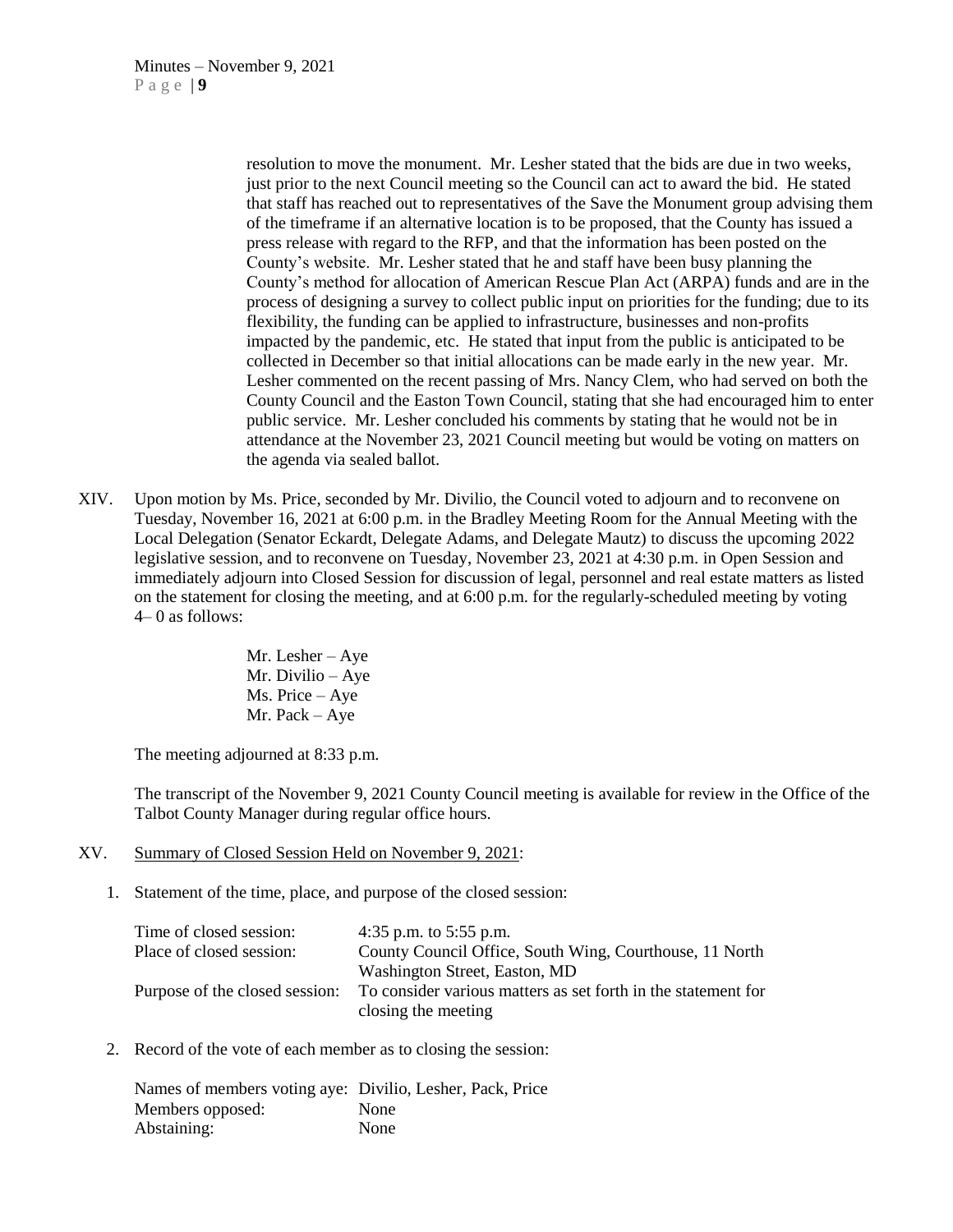# Absent: Callahan

3. Statutory authority to close session and listing of each topic actually discussed, persons present, and each action taken in the session:

| <b>Topic</b>                                                                              | <b>Statutory</b>                      | <b>Reason for</b>                                                                                                                                              | <b>Persons Present</b>                                                                                                | <b>Action Taken</b>                            |
|-------------------------------------------------------------------------------------------|---------------------------------------|----------------------------------------------------------------------------------------------------------------------------------------------------------------|-----------------------------------------------------------------------------------------------------------------------|------------------------------------------------|
| <b>Description</b>                                                                        | <b>Authority</b>                      | <b>Closed Session</b>                                                                                                                                          |                                                                                                                       |                                                |
|                                                                                           |                                       | <b>Discussion</b>                                                                                                                                              |                                                                                                                       |                                                |
| To discuss<br>appointments to<br>various County<br>boards and<br>committees               | GP § 3-305 (b)<br>(1)(i)              | Public discussion<br>of specific<br>appointees could<br>discourage<br>individuals from<br>volunteering to<br>serve on County<br>boards and<br>committees       | Frank Divilio,<br>Pete Lesher,<br>Corey Pack, Laura<br>Price, Clay Stamp,<br>Jessica Morris,<br><b>Patrick Thomas</b> | No action                                      |
| To discuss award<br>of contract for<br>compensation<br>study                              | GP § 3-305 (b)<br>$(1)(i)$ and $(14)$ | To protect<br>County's<br>bargaining<br>position regarding<br>contract award                                                                                   | Frank Divilio,<br>Pete Lesher,<br>Corey Pack, Laura<br>Price, Clay Stamp,<br>Jessica Morris,<br><b>Patrick Thomas</b> | No action                                      |
| To discuss<br>personnel matter<br>in Department of<br><b>Public Works</b>                 | GP § 3-305 (b)<br>(1)(i)              | Discussion<br>involves specific<br>individuals                                                                                                                 | Frank Divilio,<br>Pete Lesher,<br>Corey Pack, Laura<br>Price, Clay Stamp,<br>Jessica Morris,<br><b>Patrick Thomas</b> | Council direction<br>to advertise<br>vacancy   |
| Update on<br>litigation<br>involving Angel<br>Enterprises                                 | GP § 3-305 (b)<br>(7)(8)              | Confidential<br>attorney-client<br>discussion<br>regarding<br>settlement of<br>litigation                                                                      | Frank Divilio,<br>Pete Lesher,<br>Corey Pack, Laura<br>Price, Clay Stamp,<br>Jessica Morris,<br><b>Patrick Thomas</b> | Council direction<br>to bring case to<br>close |
| Legal advice on<br>code enforcement<br>matter involving<br>property in Easton             | GP § 3-305 (b) (7)                    | Confidential<br>attorney-client<br>discussion<br>regarding<br>potential dispute<br>resolution                                                                  | Frank Divilio,<br>Pete Lesher,<br>Corey Pack, Laura<br>Price, Clay Stamp,<br>Jessica Morris,<br><b>Patrick Thomas</b> | No action                                      |
| To discuss<br>possible<br>acquisition of<br>property in Easton<br>for a public<br>purpose | GP $§$ 3-305 (b) (3)                  | To protect<br>County's<br>bargaining<br>position regarding<br>the potential<br>acquisition of a<br>specific parcel of<br>real property for a<br>public purpose | Frank Divilio,<br>Pete Lesher,<br>Corey Pack, Laura<br>Price, Clay Stamp,<br>Jessica Morris,<br><b>Patrick Thomas</b> | No action                                      |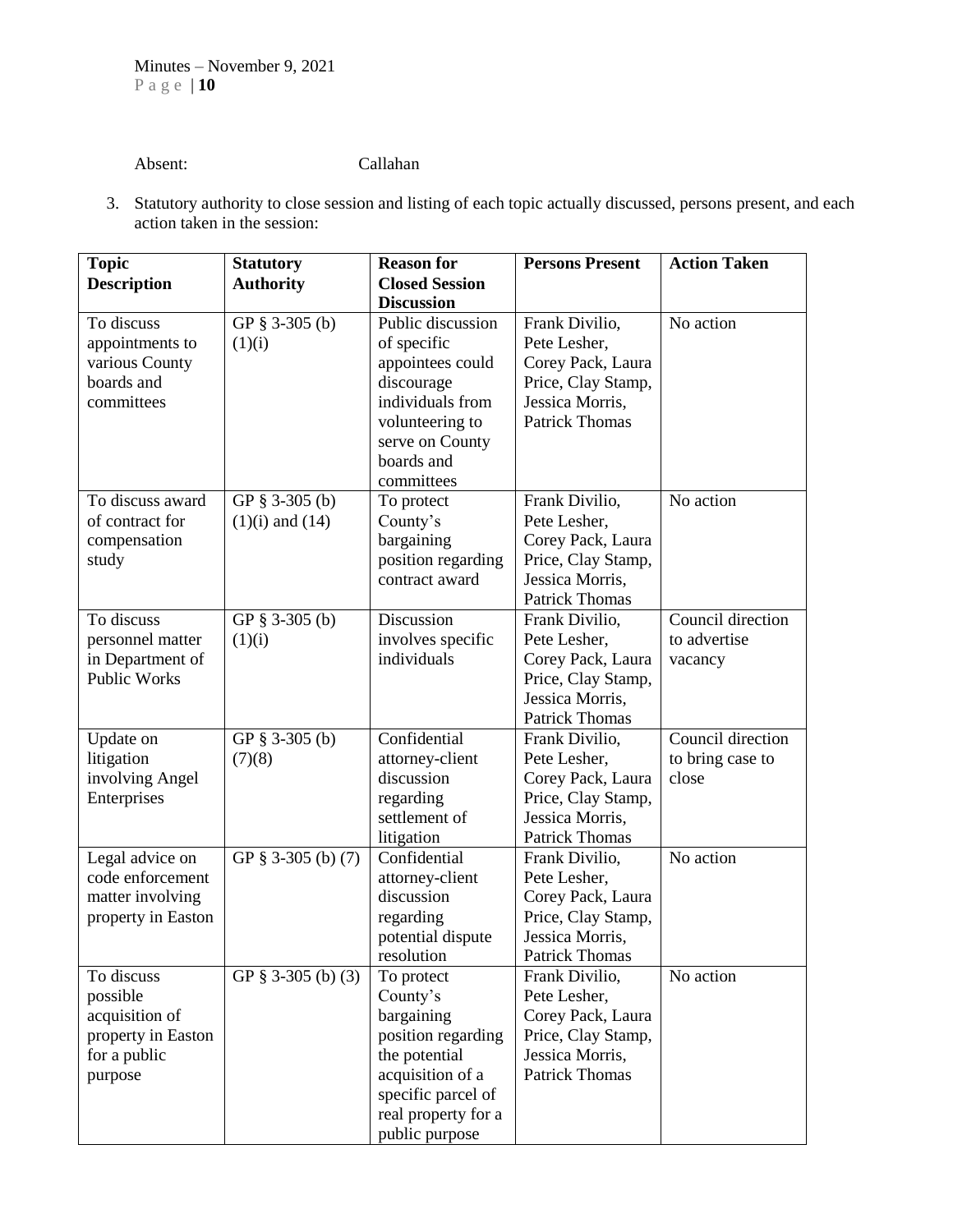Minutes – November 9, 2021 P a g e | **11**

XVI. Annual Consolidated Transportation Meeting - The Council meet with representatives of the Maryland Department of Transportation (MDOT) and State Highway Administration (SHA) on Tuesday, November 9, 2021 at 3:00 p.m. in the Wye Oak Room of the Talbot County Community Center. Members of the local delegation were also in attendance. Each of the MDOT and SHA representatives provided statistical information related to their respective agencies, an update on projects throughout the state and in Talbot County, and outlined where customer service enhancements have been made or are planned. The final CTP budget for FY21 – FY26 totals \$15.1 billion. The representatives stated that it is believed that the worst of the revenue impacts due to the pandemic have already taken place and traffic at BWI Thurgood Marshall Airport, the Port of Baltimore and bus service all are rebounding. Tim Smith, Deputy Administrator/Chief Engineer for Operations, State Highway Administration Transportation, emphasized that the Department's mission of improving congestion, preserving the road system and providing safety measures for both drivers and pedestrians has not changed. Council had previously provided a project priority listing for Talbot County to the State representatives which included various road capacity issues and intersection improvements. Council discussion ensued with the representatives and the local delegation as various items were brought forward, particularly those relevant to Talbot County and the Eastern Shore.

# **CASH STATEMENT 11/02/2021**

| <b>BALANCE 10/26/2021</b>                          |                      |       | 54,073,075.89 |  |
|----------------------------------------------------|----------------------|-------|---------------|--|
| TOTAL ADP PAYROLL PPE 10/15/2021                   |                      |       | (708, 105.64) |  |
| PENSION DED PPE 10/15/2021                         |                      |       | (40,900.33)   |  |
| DEFERRED COMP DED PPE 10/15/2021                   |                      |       | (19,781.95)   |  |
| DEFERRED COMP PPE 10/15/2021 PLAN 401(A)           |                      |       | (6,841.86)    |  |
| ELECTION BOARD PPE 9/21, 9/28, 10/5 AND 10/12/2021 |                      |       | (21, 957.11)  |  |
| CIGNA CLAIMS PD THRU 10/25/2021                    |                      |       | (34,523.13)   |  |
| <b>ENTERPRISE LEASE PYMT 10/2021</b>               |                      |       | (12, 559.59)  |  |
| WELLS FARGO GOLF EQUIP LEASE PYMT                  |                      |       | (4,092.00)    |  |
| USDA/RD QTRLY BOND PYMT #92-12                     |                      |       | (16,408.00)   |  |
| <b>BANK CHARGES 9/2021</b>                         |                      |       | (4,971.55)    |  |
| <b>DEPOSITS</b>                                    |                      |       | 2,248,924.13  |  |
| <b>CHECKS</b>                                      |                      |       | (809, 956.17) |  |
| <b>BALANCE 11/02/2021</b>                          |                      |       | 54,641,902.69 |  |
| <b>INVESTMENTS - CERTIFICATES OF DEPOSIT</b>       |                      |       |               |  |
| <b>Certificate Date</b>                            | <b>Maturity Date</b> | Yield | <b>Amount</b> |  |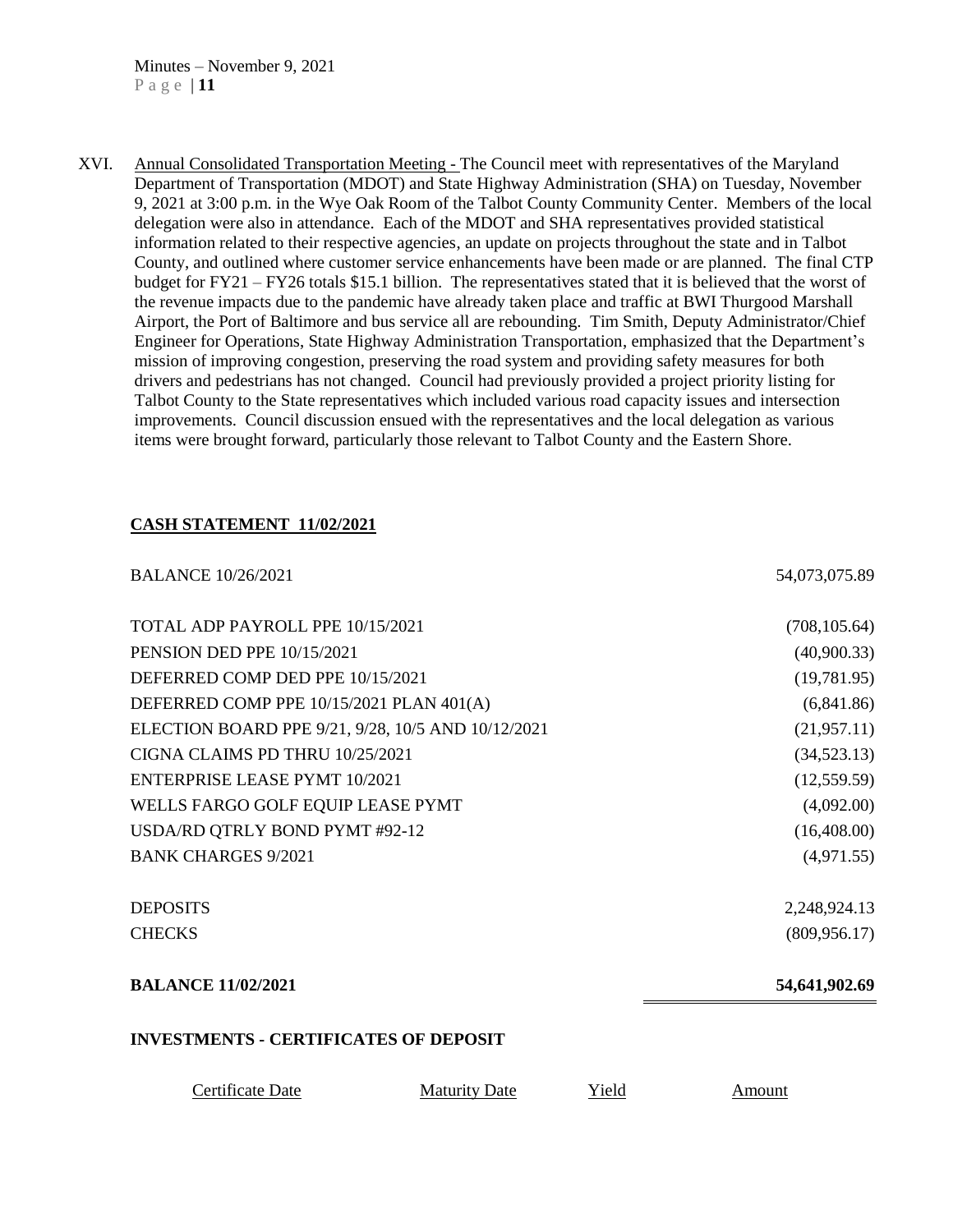| PNC-MLGIP INVESTMENTS TOTAL                  | 0.04% | 20,500,000.00    |
|----------------------------------------------|-------|------------------|
| <b>BAYVANGUARD BANK</b>                      |       | 10,200,195.34    |
| <b>TOTAL INVESTED</b>                        |       | 30,700,195.34    |
| PETTY CASH BALANCE                           |       | <u>12,175.00</u> |
| <b>GRAND TOTAL ALL FUNDS</b>                 |       | 85, 354, 273. 03 |
|                                              |       |                  |
| <b>CASH STATEMENT 11/09/2021</b>             |       |                  |
| <b>BALANCE 11/02/2021</b>                    |       | 54,641,902.69    |
| TOTAL ADP PAYROLL PPE 10/31/2021             |       | (14,208.65)      |
| PENSION DED PPE 10/31/2021                   |       | (768.40)         |
| DEFERRED COMP DED PPE 10/31/2021             |       | (990.00)         |
| WELLS FARGO GOLF EQUIP LEASE PMT             |       | (128.00)         |
| CIGNA HEALTH CLAIMS PD THRU 11/1/2021        |       | (63, 667.98)     |
| NOVEMBER 2021 RETIREE HEALTH PLAN #727       |       | (32,742.40)      |
| TALBOT CO FREE LIBRARY FY21-22 11/2021       |       | (126, 616.00)    |
| TALBOT CO HUMANE SOCIETY FY21-22 11/2021     |       | (34,167.00)      |
| <b>BOARD OF EDUCATION 11/2021</b>            |       | (3,658,800.00)   |
| TALBOT COUNTY VISA PAYMENTS 10/2021          |       | (29,057.66)      |
| RETURNED PAYMENTUS PAYMENT                   |       | (165.00)         |
| CIGNA HEALTH CLAIMS PD THRU 11/2/2021        |       | (162, 812.11)    |
| SHERIFF SUMMONS ACCOUNT TRANSFER             |       | (310.00)         |
| <b>DEPOSITS</b>                              |       | 2,312,832.56     |
| <b>CHECKS</b>                                |       | (1,076,353.08)   |
| VOIDED CHECK(S) #354668                      |       | 50.28            |
| <b>BALANCE 11/09/2021</b>                    |       | 51,753,999.25    |
| <b>INVESTMENTS - CERTIFICATES OF DEPOSIT</b> |       |                  |

Certificate Date Maturity Date Yield Amount